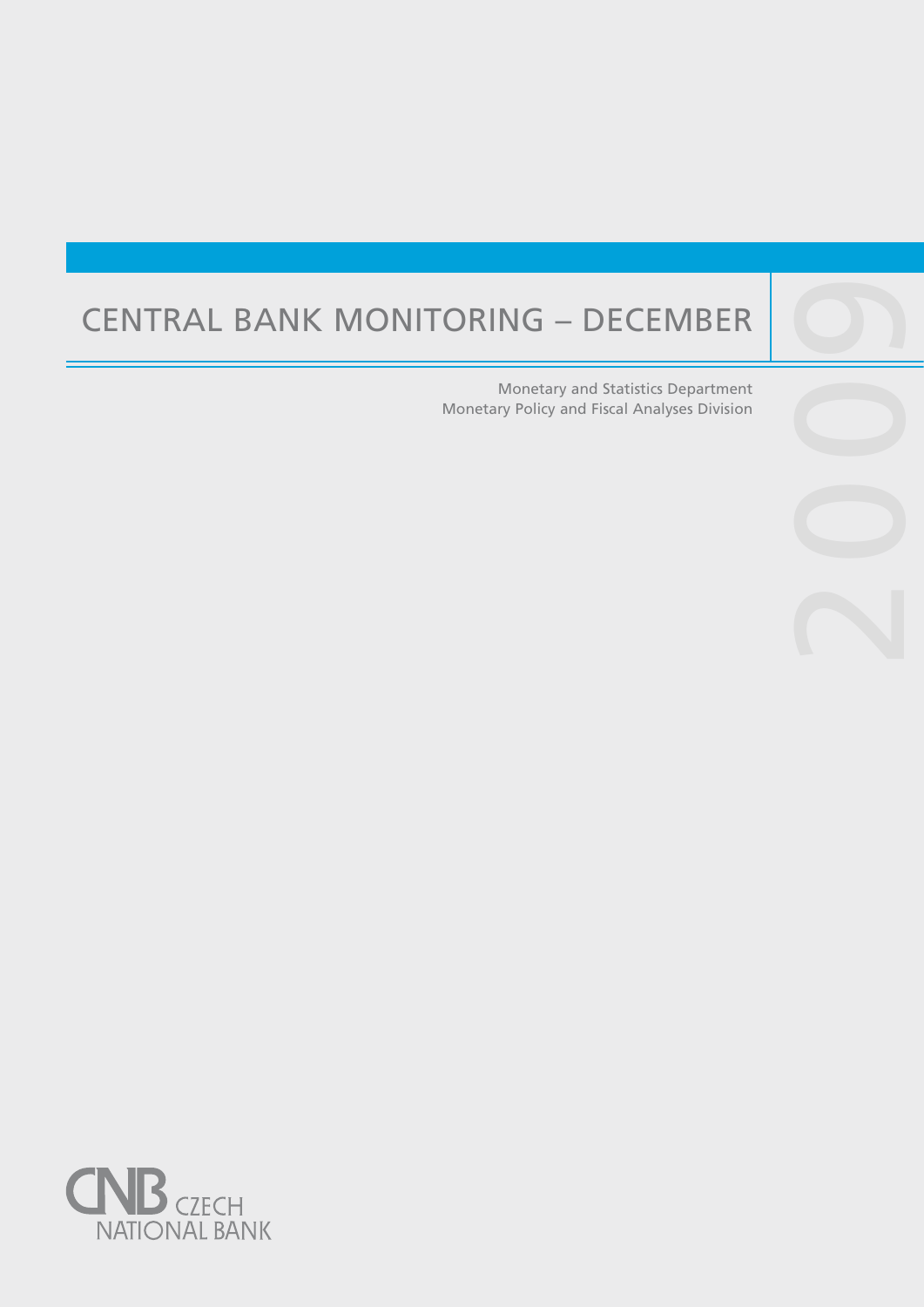## **In this issue**

*Most of the central banks under review are keeping their key rates low while continuing to pursue unconventional monetary policy. Economic activity remains weak, but there are signs of a pick-up and a gradual recovery is expected at the end of 2009 and in 2010. Inflation is also ceasing to decline. In* Spotlight*, we focus on a country that we usually do not monitor but that offers interesting experiences with foreign exchange interventions as an unconventional monetary policy instrument – Israel. Our selected speech is Stefan Ingves's address on the important role of confidence in combating the crisis.* 

# **1. Latest monetary policy developments at selected central banks**

|                                      | Euro area (ECB)                              | <b>USA (Fed)</b>                              | <b>United Kingdom (BoE)</b>                               |
|--------------------------------------|----------------------------------------------|-----------------------------------------------|-----------------------------------------------------------|
| Inflation target                     | $< 2\%$ <sup>1</sup>                         | n.a.                                          | 2%                                                        |
| MP meetings<br>(rate changes)        | 8 Oct (0.00)<br>5 Nov (0.00)<br>3 Dec (0.00) | 22-23 Sep (0.00)<br>3-4 Nov (0.00)            | $9 - 10$ Sep $(0.00)$<br>7-8 Oct (0.00)<br>4-5 Nov (0.00) |
| Current basic rate                   | 1.00%                                        | $0 - 0.25%$                                   | 0.50%                                                     |
| Latest inflation                     | 0.6% (Nov 2009) <sup>2</sup>                 | $-0.2\%$ (Oct 2009)                           | 1.5% (Oct 2009)                                           |
| <b>Expected MP meetings</b>          | 14 Jan<br>4 Feb<br>4 Mar                     | 15-16 Dec<br>26-27 Jan                        | $9-10$ Dec<br>$6 - 7$ Jan<br>$9-10$ Feb                   |
| Other expected events                | 4 Mar: publication of<br>forecast            | 23 Feb: publication of<br>report for Congress | 16 Feb: publication of IR <sup>4</sup>                    |
| Expected rate movements <sup>3</sup> |                                              |                                               |                                                           |

**Key central banks of Euro-Atlantic area** 

<sup>1</sup> ECB definition of price stability; <sup>2</sup> preliminary estimate;  $3$  direction of expected change in rates in coming quarter taken from Consensus Forecast survey; <sup>4</sup> Inflation Report.



The Fed, ECB and BoE are still supporting their economies using unconventional monetary policy instruments and low interest rates. Central banks seem to be merely outlining possible exit strategies without giving specific details on timing and phasing. The **ECB** is forecasting positive quarter-onquarter GDP growth for 2009 H2 due to a partial export recovery, the inventory cycle and macroeconomic (fiscal and monetary) stimuli. Inflation expectations are anchored close to or just below 2% in both the medium and long term. Upward pressures on prices and costs will stay contained thanks to weak domestic demand and external developments. The **Fed** is continuing to pursue its unconventional monetary policy. Purchases of debt instruments are likely to be completed in 2010 Q1. Economic activity remains weak. Household consumption has improved but is being hobbled by a weak labour market, stagnating income and tight credit conditions. The corporate sector is continuing to cut back on investment and jobs. In this regard, inflation does not currently seem threatened by significant cost pressures. The **BoE** left its key rate unchanged and continued to purchase securities, increasing the planned amount of its [Asset Purchase Facility](http://www.bankofengland.co.uk/markets/apf/index.htm) by £25 billion to £200 billion.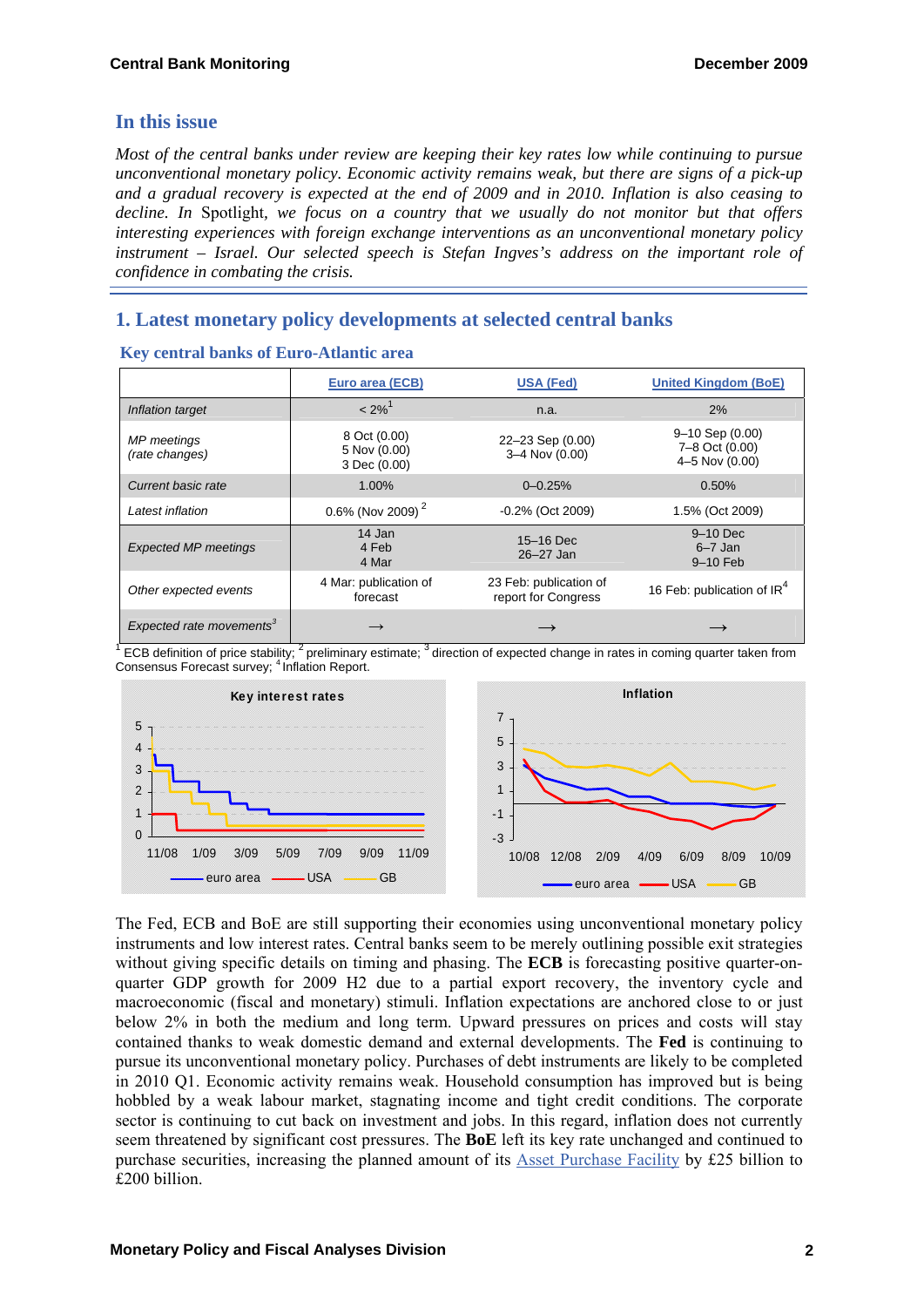|                                      | <b>Sweden (Riksbank)</b>                                | <b>Hungary (MNB)</b>                               | <b>Poland (NBP)</b>                                      |
|--------------------------------------|---------------------------------------------------------|----------------------------------------------------|----------------------------------------------------------|
| Inflation target                     | 2%                                                      | 3.0%                                               | 2.5%                                                     |
| <b>MP</b> meetings<br>(rate changes) | 21Oct (0.00)                                            | 28 Sep (-0.50)<br>19 Oct (-0.50)<br>23 Nov (-0.50) | 29-30 Sep (0.00)<br>27-28 Oct (0.00)<br>24-25 Nov (0.00) |
| Current basic rate                   | 0.25%                                                   | 6.50%                                              | 3.50%                                                    |
| Latest inflation                     | -1.5% (Oct 2009)                                        | 4.7% (Oct 2009)                                    | 3.1% (Oct 2009)                                          |
| <b>Expected MP meetings</b>          | 15 Dec<br>10 Feb                                        | 21 Dec<br>25 Jan<br>22 Feb                         | 22-23 Dec<br>$25 - 26$ Jan<br>23-24 Feb                  |
| Other expected events                | 10 Feb: publication of<br><b>Monetary Policy Report</b> | 24 Feb: publication of IR <sup>4</sup>             | 24 Feb: publication of IR <sup>4</sup>                   |
| Expected rate movements <sup>3</sup> |                                                         |                                                    |                                                          |

| <b>Selected central banks of inflation-targeting EU countries</b> |  |  |  |
|-------------------------------------------------------------------|--|--|--|
|-------------------------------------------------------------------|--|--|--|

<sup>4</sup> Inflation Report



The **Riksbank** left its key interest rate at 0.25% in the previous quarter and repeated that it intends to keep this rate low until Autumn 2010. The deposit rate remains at -0.25%. Economic activity is recording signs of a recovery and the financial markets are gradually stabilising, with interest rate spreads decreasing on the crisis-hit markets. The main uncertainty in the Riksbank's forecast seems to be the speed of recovery of other economies, which could be faster (owing to earlier restoration of confidence in the markets) or slower (owing to the withdrawal of fiscal stimuli from the economy) than in the baseline scenario.

The **MNB** continued to ease monetary policy, lowering interest rates by 0.50 p.p. in each month of the previous quarter to 6.50% because of an improved outlook for inflation and a continuing recession. Owing to an increase in indirect taxes, [inflation](http://english.mnb.hu/engine.aspx?page=mnben_prognozis) will (according to the MNB's forecast) be temporarily above the inflation target at the end of 2009 and in 2010, and will fall below the inflation target in 2011. The strong contraction of the Hungarian economy (GDP estimate: -6.4% in 2009) was due to a decline in domestic demand brought about by a significant decrease in fixed investment and corporate inventories. The MNB also expects the Hungarian economy to recover only gradually, since the foreign recovery will cause merely a slower decline in GDP. This means negative GDP growth (-0.6%) is still expected in 2010. Subsequently, the MNB expects GDP growth of 3.4% in 2011.

The **NBP** left its key rates unchanged. Economic activity, industrial production and indicators of economic sentiment showed a gradual improvement and positive signals in 2009 Q3. Inflation dropped from 3.4% in September to 3.1% in October. The decline in inflation was fostered by falling food and energy prices. Nevertheless, inflation is still above the inflation target, mainly because of changes to indirect taxes and depreciation of the zloty.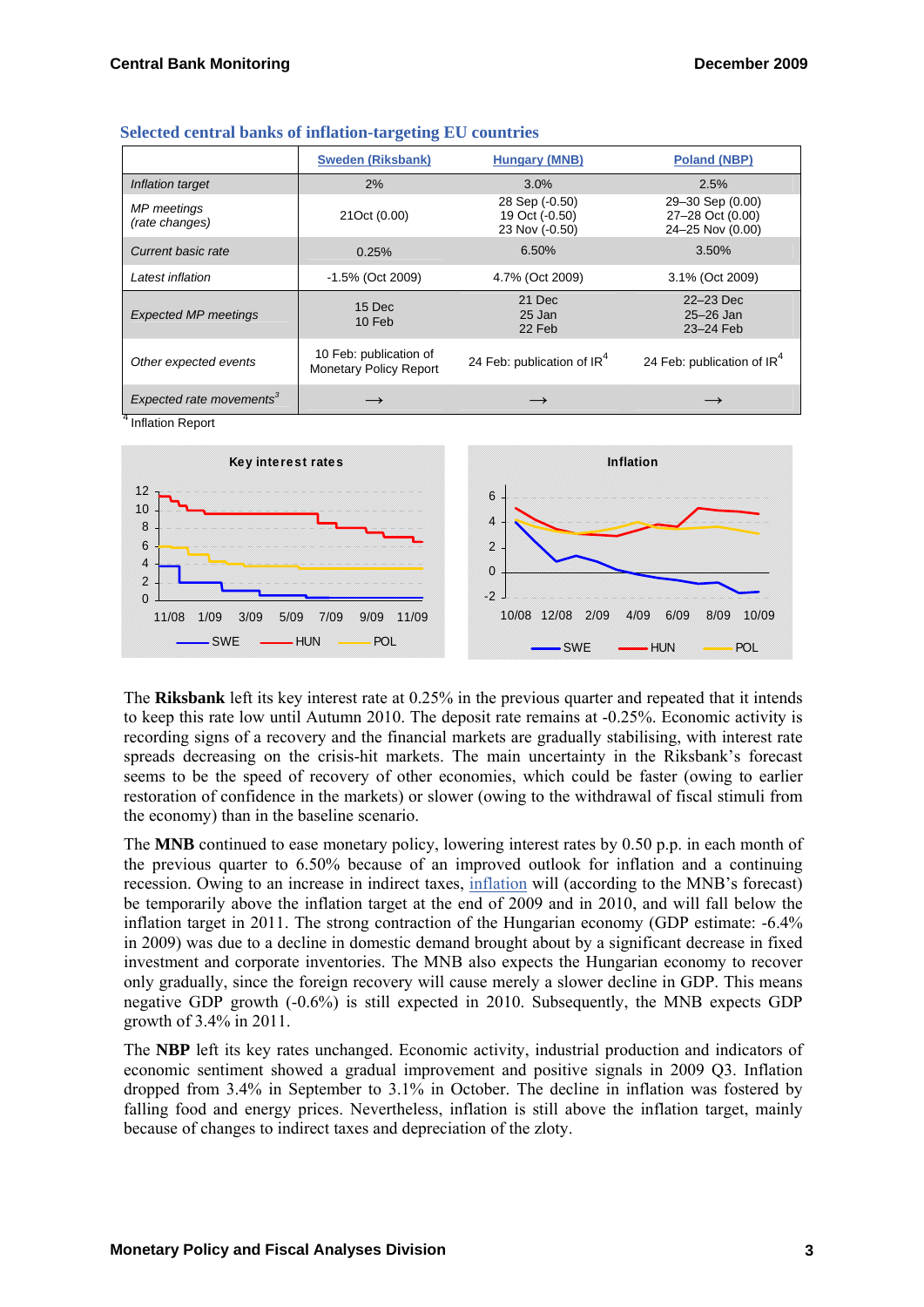| Uther selected inhation talgeting countries |                                                  |                                                  |                                      |  |  |  |
|---------------------------------------------|--------------------------------------------------|--------------------------------------------------|--------------------------------------|--|--|--|
|                                             | Norway (NB)                                      | <b>Switzerland (SNB)</b>                         | <b>New Zealand (RBNZ)</b>            |  |  |  |
| Inflation target                            | 2.5%                                             | $< 2\%$                                          | $2%^{6}$                             |  |  |  |
| MP meetings<br>(rate changes)               | 23 Sep (0.00)<br>28 Oct (+0.25)                  | 17 Sep (0.00)                                    | 10 Sep (0.00)<br>2 Oct (0.00)        |  |  |  |
| Current basic rate                          | 1.50%                                            | $0 - 0.75\%$ <sup>5</sup>                        | 2.50%                                |  |  |  |
| Latest inflation                            | 0.6% (Oct 2009)                                  | $-0.8\%$ (Oct 2009)                              | 1.7% (Oct 2009)                      |  |  |  |
| <b>Expected MP meetings</b>                 | 16 Dec<br>3 Feb                                  | 10 Dec                                           | 28 Jan<br>11 Mar                     |  |  |  |
| Other expected events                       | 24 Mar: publication of<br>Monetary policy report | 23 Dec: publication of<br>Monetary policy report | 11 Mar: Monetary policy<br>statement |  |  |  |
| Expected rate movements <sup>3</sup>        |                                                  | $\longrightarrow$                                |                                      |  |  |  |

#### **Other selected inflation-targeting countries**

 $5$  Chart displays centre of band;  $6$  centre of 1–3% target band



The **Norges Bank (NB)** was the first of the central banks under review to increase its monetary policy interest rate, doing so at its October meeting, when the rate was raised by 0.25 p.p. to 1.5%. The decision was made in the context of faster-than-expected growth in economic activity, rapidly rising property prices, low unemployment and a forecasted rise in inflation to just above the inflation target. A possible rise in the key rate – which thus subsequently materialised – had been hinted at by Governor Svein Gjedrem at the August meeting. The Executive Board of the Norges Bank announced a [projection \(slide 23\)](http://www.norges-bank.no/upload/77313/charts_mpr_28_10_2009.pdf) for the key rate in the interval of 1.25–2.25% valid until the publication of the next *Monetary Policy Report* (24 March 2010), assuming that the Norwegian economy is not exposed to new significant shocks.

Despite favourable news regarding the Swiss economy, the **SNB** left the interval for its key interest rate (LIBOR on Swiss franc-denominated deposits) unchanged. The SNB continued to pursue an expansive monetary policy using unconventional instruments, i.e. supplying liquidity and remaining ready to buy CHF-denominated private bonds where necessary. It also probably continued to be active in the foreign exchange market. According to the September forecast, the outlook for inflation for 2009 remains almost unchanged, with negative inflation of -0.5% expected. Compared to the June forecast, however, faster inflation is expected in 2010 and 2011 (i.e. 0.6% in 2010 and 0.9% in 2011).

The **RBNZ** left its key interest rates unchanged at 2.50%. The outlook for economic activity indicates signs of recovery, and the medium-term outlook for inflation will be within the band around the inflation target. Governor Bollard expects the key rate to stay at the current level until 2010 H2.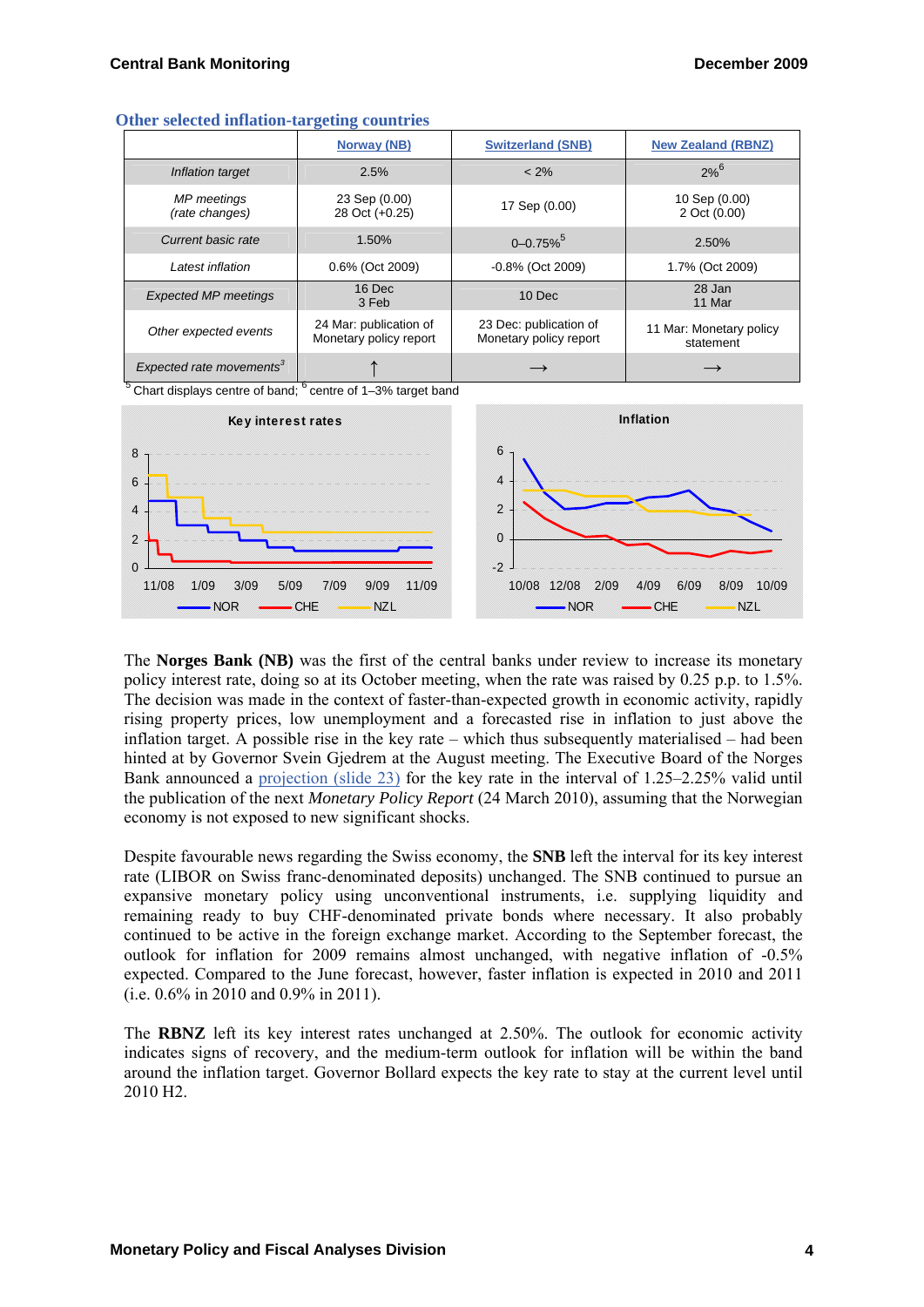## **2. News**

#### **Fed changes conditions of some programmes**

In light of the gradual improvement in US financial market conditions, the Fed changed the conditions of some of its programmes. On 17 November 2009, it decided to [reduce the maturity of](http://www.federalreserve.gov/newsevents/press/monetary/20091117b.htm)  [primary credit loans](http://www.federalreserve.gov/newsevents/press/monetary/20091117b.htm) from 90 days to 28 days. [Primary credit loans for depository institutions](http://www.frbdiscountwindow.org/programs.cfm?hdrID=14) (under the Discount Window programme) had originally been provided only overnight, but during the financial crisis the maturity was gradually lengthened to 90 days. The latest change thus means a reduction in maturity, but not a return to the pre-crisis level.

[The Fed also tightened the conditions for eligible asset-backed securities](http://www.federalreserve.gov/newsevents/press/monetary/20091005b.htm) under the  $TALF - a$  $TALF - a$ programme designed to support the asset-backed securities (ABS) market, in particular by financing market participants and supporting issuing activity on these markets. Under the new conditions, the [assessment](http://www.ny.frb.org/markets/talf/Risk_Assessment_Principles.pdf) of ABSs will be stricter with regard to risk, credit quality, transparency and structure. The assessment will be conducted at the Federal Reserve Bank of New York, which is traditionally responsible for financial product transactions.

#### **[ECB amends rating requirements for asset-backed securities in its credit operations](http://www.ecb.int/press/pr/date/2009/html/pr091120.en.html)**

The Eurosystem requires at least two ratings for all ABSs issued as of 1 March 2010 offered to it by selected institutions as collateral in credit programmes. In determining the eligibility of these assets, the Eurosystem will apply the "second-best" rule, i.e. meaning that not only the best, but also the second-best available rating must comply with the Eurosystem's ABS quality requirement. As of 1 March 2011, this rule will be applied to all ABSs, regardless of their date of issue. This measure was introduced to ensure that high credit standards for eligible collateral are met.

#### **[… and announces details of refinancing operations for period ahead](http://www.ecb.int/press/pr/date/2009/html/pr091203_1.en.html)**

The ECB is to continue conducting its main refinancing operations at a fixed rate and with unlimited allotment at least until April 2010. It has also decided that the rate in the last 12-month longer-term refinancing operation will be fixed at the average minimum bid rate of the MROs over the life of this operation. This means only one interest payment will be made – on the maturity date of the 12 month refinancing operation (i.e. 23 December 2010).

#### **[BoE increases size of Asset Purchase Facility again…](http://www.bankofengland.co.uk/publications/news/2009/081.htm)**

In November, the BoE decided to increase the size of its Asset Purchase Facility (APF) by £25 billion to £200 billion. The previous increase of £50 billion took place in August.

…**and discusses reducing rate of remuneration on commercial bank reserves** held with the central bank (see the [Minutes](http://www.bankofengland.co.uk/publications/minutes/mpc/pdf/2009/mpc0911.pdf), item 24). After discussing the issue at its monetary policy meeting on 4–5 November 2009, the Monetary Policy Committee decided not to make use of this tool at the present time, but to keep it available for potential use in the future.

#### **[Norges Bank unwinds extraordinary measures supporting liquidity in financial system](http://www.norges-bank.no/upload/77313/charts_mpr_28_10_2009.pdf)**

In addition to raising its monetary policy rate in October, the Norges Bank has decided not to use liquidity-supplying instruments any more. It has stopped supplying NOK through FX swaps and has also stopped providing liquidity at long maturities. The reasons for this step are the improved conditions on the money market and the stabilising situation of the banking sector in the liquidity area. Collateral requirements will also return to the original (pre-crisis) standards and the number of counterparties in operations with the Norges Bank will be reduced.

#### **[Riksbank cancels auction of loans in USD…](http://www.riksbank.com/templates/Page.aspx?id=42589)**

The Executive Board of the Riksbank has decided to cancel an auction of loans in US dollars because of low interest. As the situation on the financial markets stabilises, the need for this extraordinary instrument is disappearing. However, Riksbank representatives have declared their readiness to renew access to USD auctions at any time.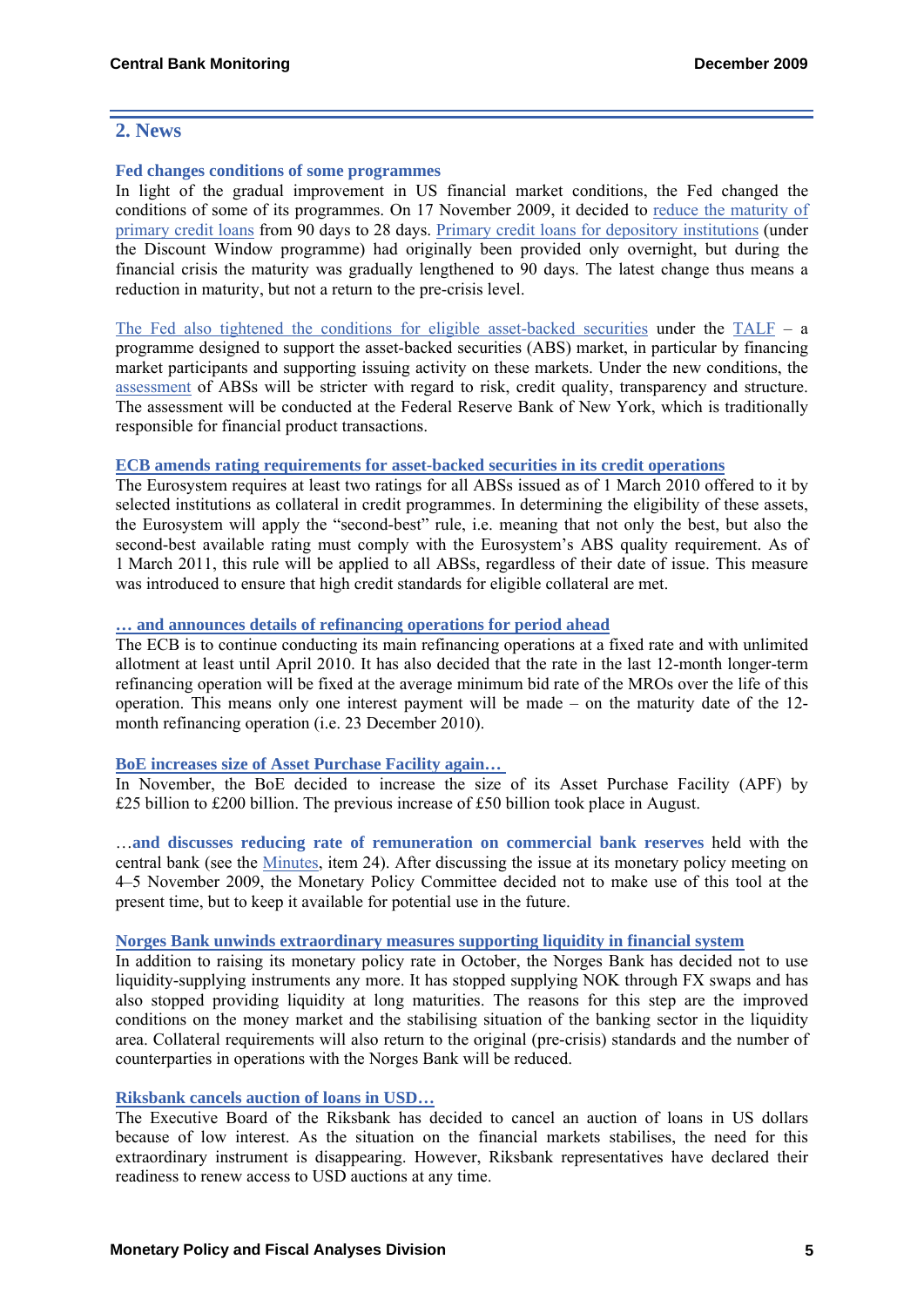#### **[…offers new fixed-rate loan with maturity of around 11 months…](http://www.riksbank.com/pagefolders/43070/nr92e.pdf)**

On 22 October 2009, the Riksbank decided to introduce auctions for funds of up to SEK 100 billion for banks at a fixed rate (the repo rate  $+ 0.15$  p.p.) and with a maturity of 336 days (approximately 11 months). According to the Riksbank, this supplementary instrument will support the effectiveness of monetary policy by contributing to continued low interest rates on loans to companies and households.

#### **[…and continues to offer variable-interest loans](http://www.riksbank.com/templates/Page.aspx?id=42460)**

The Riksbank will continue to offer variable-rate loans with a maturity of three, six and twelve months. However, the interest rate paid by banks on these loans is being raised as the situation in the financial markets improves. The Riksbank wants to reduce commercial banks' dependence on Riksbank loans by gradually raising the interest rate on these loans through a higher supplement on top of the average repo rate. The extraordinary loan facility will thus be phased out relatively naturally. The supplement on top of the average repo rate will be set at  $0.25$  p.p. for loans with threemonth and six-month maturities and at 0.30 p.p. for loans with twelve-month maturities.

#### **[RBNZ announces removal of emergency liquidity facilities](http://www.rbnz.govt.nz/news/2009/3771500.html)**

On 14 October 2009, the RBNZ announced the removal of emergency liquidity facilities put in place during the financial crisis, as their usage had been very low in the last six months. They include:

- the Term Auction Facility (TAF), where banks borrowed funds for three, six and twelve months using eligible collateral;
- a shortening of the Term Reverse Repo Facility from one month to an overnight basis;
- the withdrawal of the regular weekly Reserve Bank bill tender (bills issued by the RBNZ). These bills will now be offered as required in the daily OMO.

Nonetheless, the RBNZ is ready to reintroduce the facilities at any time if necessary.

#### **[MNB restores corridor around key interest rate to usual ±100 b.p. …](http://english.mnb.hu/Engine.aspx?page=mnben_monet_kozlem&ContentID=13409)**

With effect from 24 November, the Hungarian central bank returned the corridor around its key interest rate to the former  $\pm 100$  basis points. The corridor had been narrowed to  $\pm 50$  basis points at the end of 2008 in response to the ongoing financial crisis and the liquidity problems of commercial banks. With the tight conditions on the interbank market gradual easing, short-term interest rates have now been lowered. This has provided scope to restore the width of the corridor and to leave more room for commercial banks to manage their liquidity.

#### **[…and proposes to regulate foreign currency lending](http://english.mnb.hu/Engine.aspx?page=mnben_pressreleases_2009&ContentID=13188)**

The regulation is aimed at setting limits on foreign currency borrowing to prevent Hungarian households and firms from being exposed to excessively strong debt-servicing pressures in the event of a sharp weakening of the forint. This step is motivated by the large foreign currency debts of Hungarian households and firms. Such debt presents a risk to financial stability in the event of a sharp depreciation of the Hungarian forint. This is Hungary's painful experience of the financial crisis, during which the forint depreciated markedly.

#### **[NBP introduced new instruments to support lending](http://www.nbp.pl/homen.aspx?f=/en/aktualnosci/2009/krynica.html)**

The NBP introduced on  $10<sup>th</sup>$  September 2009 new instruments to support lending. The new instruments include: (i) extension of repo transaction maturity to 12 months; (ii) the NBP's purchase of bank-issued bonds in open market operations (iii) discount credit – the enterprise will issue a promissory note to the bank, which in turn may discount this note with the NBP. Discount credit will be used to refinance new loans.

#### **[India purchases gold worth \\$7 billion from IMF](http://rbidocs.rbi.org.in/rdocs/PressRelease/PDFs/IEPR653.pdf)**

The Indian central bank has purchased 200 tonnes of gold worth roughly \$7 billion from the International Monetary Fund, under the IMF's limited gold sales programme. This was done as part of a planned sale of 403 tonnes of gold in order to increase the IMF's lending resources.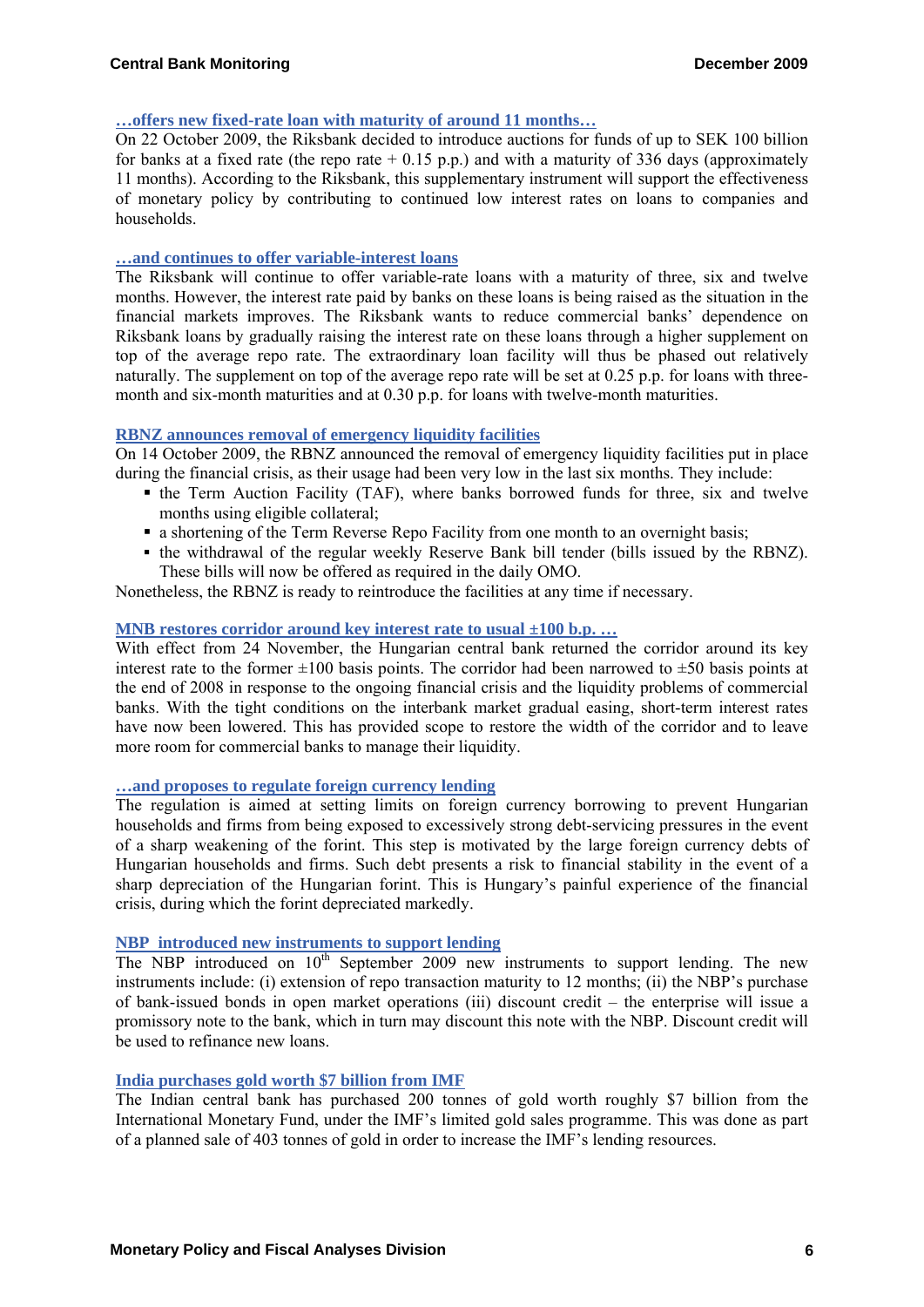## **3. Spotlight: The Bank of Israel's experience with using foreign exchange interventions as an unconventional monetary policy instrument**

*In previous issues of [Central Bank Monitoring](http://www.cnb.cz/cs/menova_politika/monitoring_centralnich_bank/index.html), we have examined unconventional monetary policy instruments and related exit strategies. So far we have focused on the countries or central banks we usually monitor. In this issue, we break with tradition by looking at the situation in a country we do not normally monitor – Israel. There are several reasons for this. First, the characteristics of the Israeli economy are not dissimilar to those in the Czech Republic. Israel, like the Czech Republic, is a small, open economy with an inflation-targeting regime and appreciation tendencies in the exchange rate of its national currency. It is also interesting that the Bank of Israel did not wait until it was in a situation of almost zero monetary policy interest rates before applying unconventional monetary policy instruments (including foreign exchange interventions), but resorted to them before the rates bottomed out. Finally, the BoI is relatively transparent in providing information on its foreign exchange interventions*

The main features of the Israeli economy are outlined in the introduction above. Israel's monetary policy regime is inflation targeting with a defined inflation target of 1%–3% and with a freely floating exchange rate of the shekel. Foreign trade plays an important role in terms of GDP structure. For this reason, the Israeli economy was hit very hard by the fall in external demand and the subsequent recession in the major world economies. The appreciation of the local currency (the shekel) prior to the collapse of Lehman Brothers then exacerbated the fall in exports. As a result, Israel's GDP shrank for two consecutive quarters at the turn of 2009 and the economy entered a recession. The abovementioned fall in foreign trade went hand in hand with a substantial decline in household consumption and corporate investment. Companies responded to the adverse developments in the domestic and external economy by cutting wages, which, together with rising unemployment, weakened domestic demand even further. The Israeli economy was thus hit by the global financial and economic crisis mainly through the channel of weak external demand, although the transmission through the financial markets channel was not entirely negligible, either.

The Bank of Israel (BoI) responded to the adverse effects of the crisis on the real economy and financial markets not only by lowering monetary policy interest rates, but also by applying unconventional monetary policy instruments, including foreign exchange interventions. The following paragraphs chronologically map the BoI's steps in the areas of monetary policy and foreign exchange intervention policy in the past almost two years.

Before that, the BoI had last intervened in the foreign exchange markets in 1997. It relaunched this instrument on 13 and 14 March 2008, when it **conducted a foreign exchange intervention** by purchasing US dollars totalling \$375 million (see Chart 1). This intervention came after the exchange rate of the shekel (ILS) against the dollar had appreciated by around 28% since July 2007. However, the intervention was connected more with the foreign exchange market turmoil after the fall of Bear Stearns and was communicated as being a response to the "non-functionality of the market".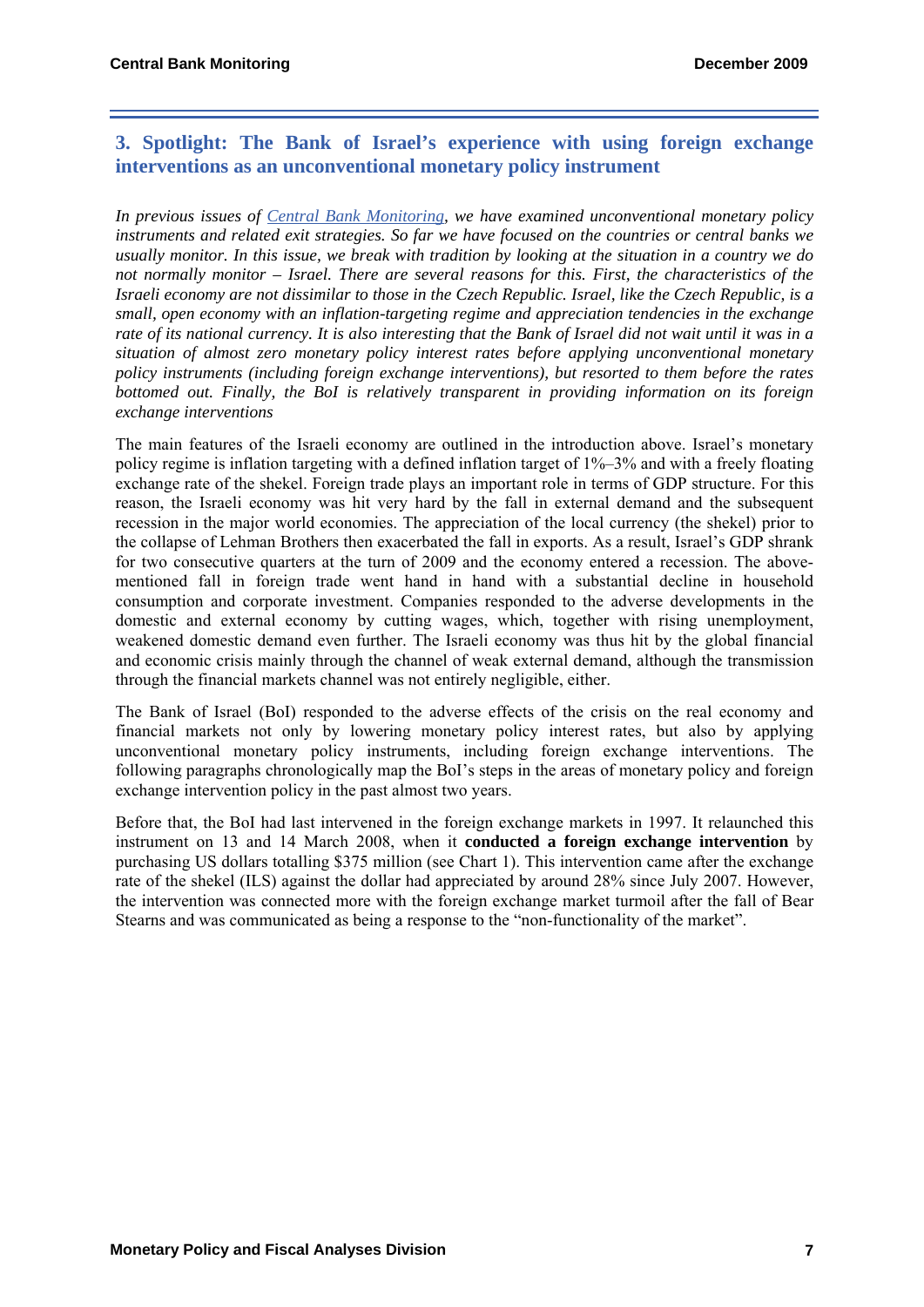

#### **Chart 1: ILS/USD, CZK/USD and PLZ/USD exchange rate**

Sources: Thomson Datastream, Bank of Israel official website, Reuters, Bloomberg, own calculations Note: 1 January  $2007 = 100$  (basic index), nominal exchange rates

Subsequently, beginning 24 March 2008, the BoI started buying about \$25 million a day. According to the BoI's official statements, these daily purchases were aimed at increasing the BoI's reserves as, in its view, the previous level of reserves was inappropriate to the needs of the Israeli economy (the declared target level being \$35–40 billion). Later, on 10 July 2008, the average daily rate of purchases was increased to \$100 million. This was done not only because of the above-mentioned increase in reserves, but mainly in response to the global financial crisis – in the BoI's own words due to the current market conditions and the cumulative and rapid change in the exchange rate of the shekel. The foreign exchange interventions were by their nature sterilised, i.e. the foreign currency purchases did not ultimately increase the monetary base since they were conducted broadly in parallel with operations resulting in a decrease in the monetary base, e.g. through the sale of domestic financial assets. The overall effect on the monetary base was thus neutral. An interesting moment occurred in mid-2008, when inflation surged above 5%, monetary policy rates were raised twice and foreign currency purchases went on uninterrupted.

In October 2008, the BoI started gradually lowering its monetary policy rates from 4.25% to 0.50% in March 2009 (see Chart 2). During this cycle of rate cuts, two big changes were made to monetary policy. First, between 25 March and 5 August 2009 the BoI **purchased government bonds in the secondary market** to support its expansive monetary policy. The target level was ILS 15–20 billion. In its official announcements, the BoI stated that it did not intend to sell the bonds in the near future and that all the purchases would be sterilised. This suggests that it was intending to intervene at the long end of the yield curve. Second, on 3 August 2009 the BoI **changed its foreign exchange intervention policy**. It abandoned unidirectional interventions (foreign currency purchases) and introduced the possibility of bidirectional intervention, i.e. of buying and selling shekel at any time in the event of large movements in its exchange rate. Under the new policy, which does not have a time limit, the BoI can intervene not only in the case of market failure in the foreign exchange markets, but also in situations where changes in the exchange rate of the shekel are inconsistent with economic conditions. By taking this step, the BoI discontinued its regular daily foreign currency purchases, since in its opinion the required reserve level had been reached and it was now continuing with ad hoc purchases. By abandoning clear rules, the BoI's foreign exchange intervention policy has become more discretionary and the bank has introduced more uncertainty into the forex market as regards its intervention plans. This simultaneously reduces the scope for speculative transactions ensuing from unidirectional interventions. Almost immediately after announcing the changes the BoI again intervened strongly, purchasing US dollars for four consecutive days (in a sterilised manner according to the available information). This change in intervention policy could, however, be viewed also as an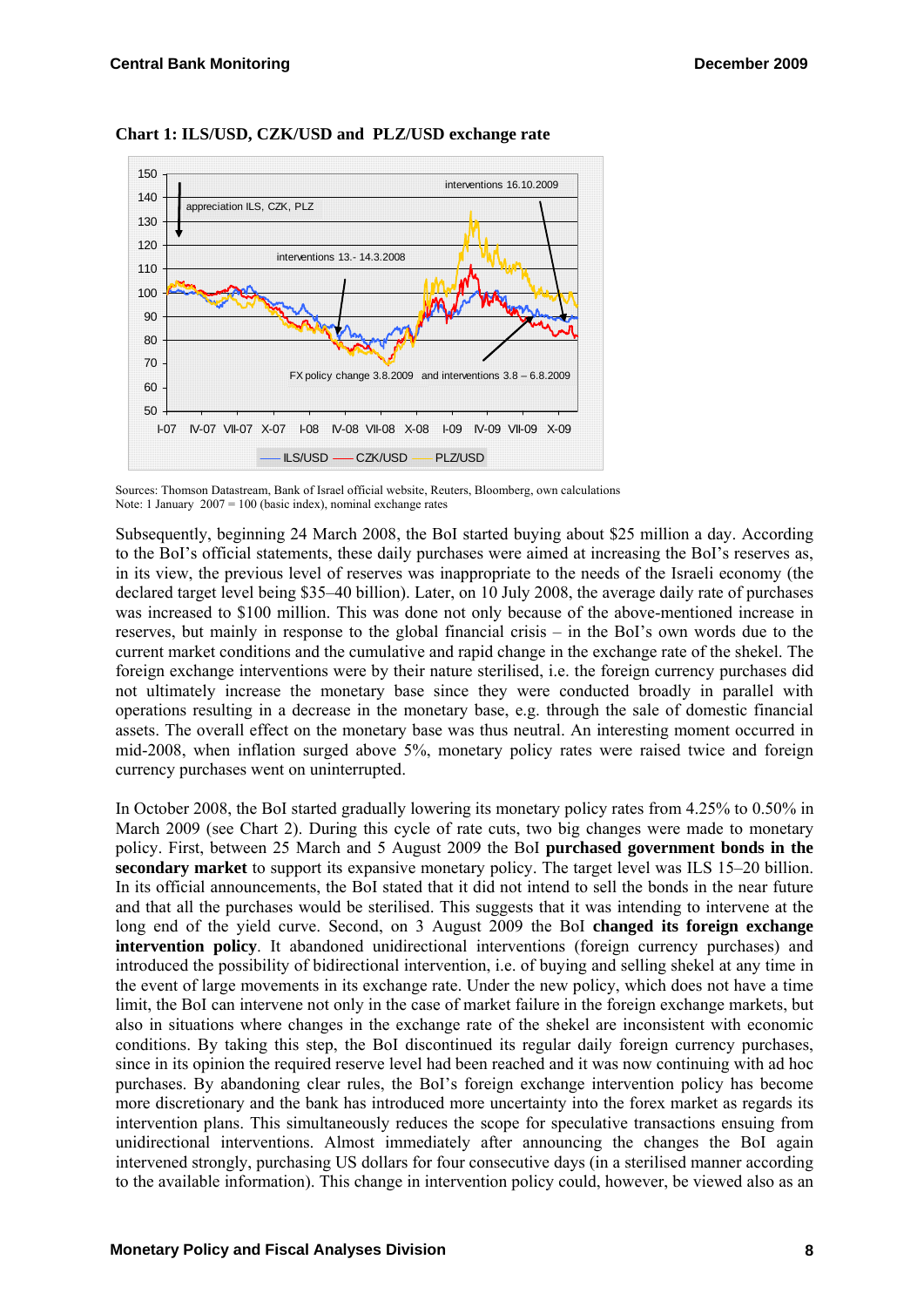exit strategy from the previous regular interventions. It did not rule out further, now discretionary, interventions, which did indeed follow and were explained by the market situation.





The change made to foreign exchange interventions in August 2009 was followed by a monetary policy interest rate increase of 0.25 p.p. to 0.75% on 25 August 2009, which surprised many analysts. Immediately after the BoI's monetary policy meeting this was seen as being the start of a cycle of monetary policy tightening. However, the following monetary policy meeting did not bring any further rate increase. Moreover, the BoI again intervened in the foreign exchange market, making foreign currency purchases of approximately \$250 million on 16 October 2009 and \$30–40 million on 26 October 2009. The purpose of the whole cycle of foreign exchange interventions is not entirely clear, as the required threshold for the level of foreign exchange reserves has been greatly exceeded (the reserves totalled \$58.4 billion in September) and the BoI is continuing to intervene. Confirmation of the start of a phase of monetary policy tightening can probably be found in an increase of the key interest rate of 0.25 p.p. to 1% made on 21 November 2009.

If we wish to rate the success of the foreign exchange interventions, we should look out the bilateral nominal exchange rate of the shekel against the dollar, since the interventions were conducted most frequently in this currency pair (see Chart 1). If the purpose was to reverse the shekel's appreciation tendency, any successes were very short term. If the intention was to purchase foreign currency chiefly to boost Israel's foreign exchange reserves, this aim was more than fulfilled, as the planned level was reached ([the reserves](http://www.bankisrael.gov.il/press/eng/091109/091109m.htm) stood at \$59.65 billion in October).

Source: Thomson Datastream.